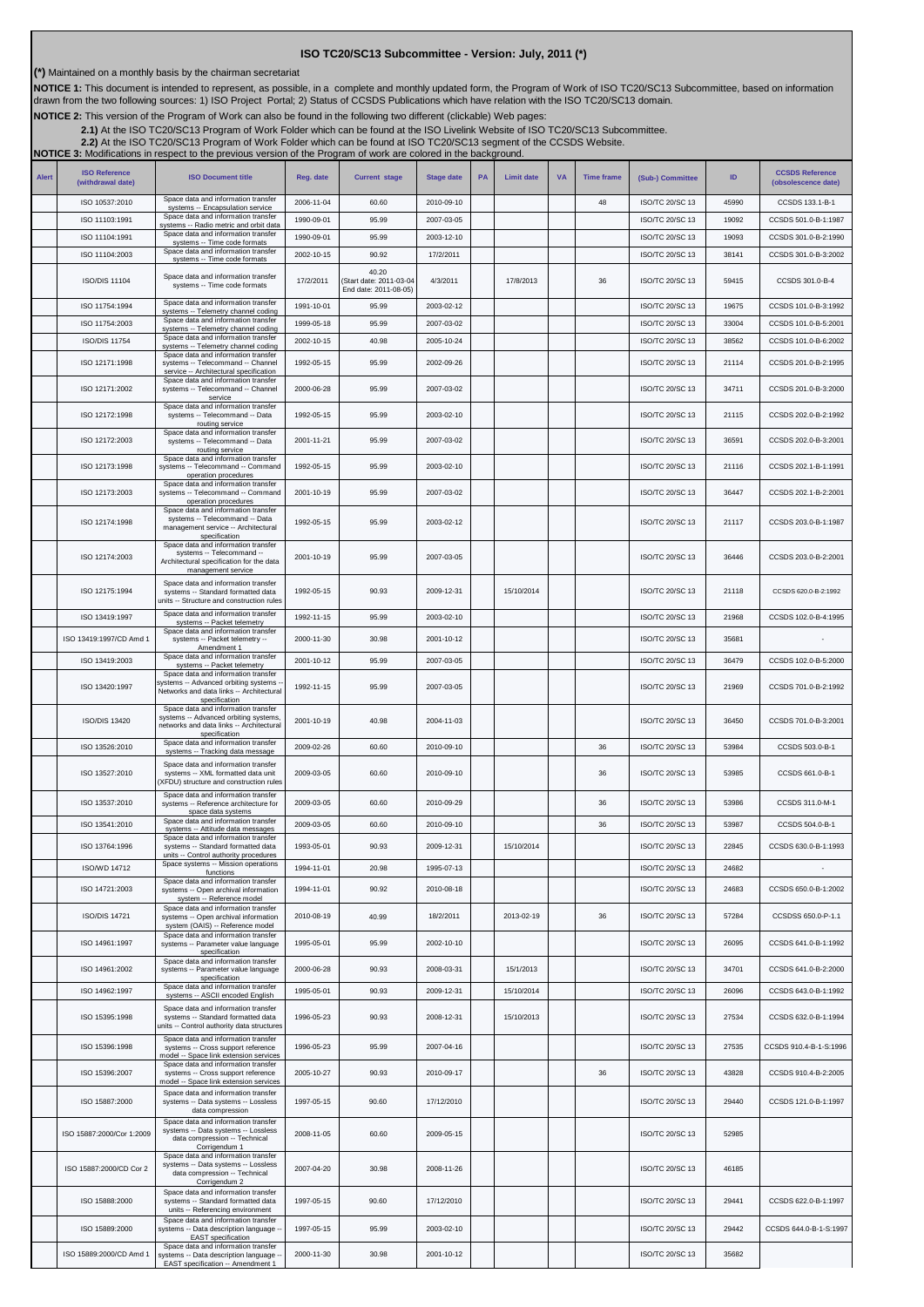|   | ISO 15889:2003            | Space data and information transfer<br>systems -- Data description language -<br>EAST specification                                                                   | 2001-10-12 | 90.92                                                     | 2010-08-31 |   |            |    | ISO/TC 20/SC 13        | 36451 | CCSDS 644.0-B-2-S:2000  |
|---|---------------------------|-----------------------------------------------------------------------------------------------------------------------------------------------------------------------|------------|-----------------------------------------------------------|------------|---|------------|----|------------------------|-------|-------------------------|
|   | <b>ISO/DIS 15889</b>      | Space data and information transfer<br>systems -- Data description language -<br><b>EAST</b> specification                                                            | 2010-08-30 | 40.99                                                     | 23/6/2011  |   | 28/2/2013  | 36 | <b>ISO/TC 20/SC 13</b> | 57320 | CCSDS 644.0-B-3         |
|   | <b>ISO/DIS 15890</b>      | Space data and information transfer<br>systems -- Advanced orbiting systems,<br>networks and data links -- Audio, video<br>and still-image communications<br>services | 1997-05-15 | 40.98                                                     | 2001-09-04 |   |            |    | ISO/TC 20/SC 13        | 29443 | CCSDS 704.0-B-1-S:1994  |
|   | ISO 15891:2000            | Space data and information transfer<br>systems -- Protocol specification for<br>space communications -- Network                                                       | 1997-05-15 | 95.99                                                     | 10/5/2011  |   |            |    | ISO/TC 20/SC 13        | 29444 | CCSDS 713.0-B-1:1999    |
|   | ISO 15892:2000            | Space data and information transfer<br>systems -- Protocol specification for<br>space communications -- Security                                                      | 1997-05-15 | 95.99                                                     | 10/5/2011  |   |            |    | ISO/TC 20/SC 13        | 29445 | CCSDS 713.5-B-1:1999    |
|   | ISO 15893:2000            | Space data and information transfer<br>systems -- Protocol specification for<br>space communications -- Transport<br>protocol                                         | 1997-05-15 | 95.99                                                     | 2010-09-10 |   |            |    | ISO/TC 20/SC 13        | 29446 | CCSDS 714.0-B-1:1999    |
|   | ISO 15893:2010            | Space data and information transfer<br>systems -- Space communications<br>protocol specification (SCPS) --<br>Transport protocol (SCPS-TP)                            | 2007-03-06 | 60.60                                                     | 2010-09-10 |   |            | 48 | ISO/TC 20/SC 13        | 45986 | CCSDS 714.0-B-2         |
|   | ISO 15894:2000            | Space data and information transfer<br>systems -- Protocol specification for<br>space communications -- File protocol                                                 | 1997-05-15 | 95.99                                                     | 10/5/2011  |   |            |    | <b>ISO/TC 20/SC 13</b> | 29447 | CCSDS 717.0-B-1:1999    |
|   | <b>ISO/DIS 16363</b>      | Space data and information transfer<br>systems - Audit and certification of<br>trustworthy digital repositories                                                       | 2010-04-08 | 40.60                                                     | 23/2/2011  |   | 2012-10-08 | 36 | ISO/TC 20/SC 13        | 56510 | CCSDS 652.0-R-1         |
|   | ISO/CD 16919              | Requirements for bodies providing audit<br>and certification of candidate<br>trustworthy digital repositories                                                         | 2010-12-07 | 40.60                                                     | 20/6/2011  |   | 7/6/2013   | 36 | ISO/TC 20/SC 13        | 57950 | CCSDS 652.1-R.1         |
|   | <b>ISO/DIS 17107</b>      | Space data and information transfer<br>systems -- XML specification for<br>navigation data messages                                                                   | 20/1/2011  | 40.60                                                     | 10/7/2011  |   | 20/7/2013  | 36 | <b>ISO/TC 20/SC 13</b> | 59155 |                         |
|   | <b>ISO/DIS 17214</b>      | Space data and information transfer<br>systems -- Spacecraft onboard interface<br>services -- Time access service                                                     | 17/2/2011  | 40.20<br>(Start date: 2011-03-04<br>End date: 2011-08-05) | 4/3/2011   |   | 17/8/2013  | 36 | SO/TC 20/SC 13         | 59416 | CCSDS 872.0-M-1         |
|   | ISO 17355:2003            | Space data and information transfer<br>systems -- CCSDS file delivery protocol                                                                                        | 1999-05-18 | 95.99                                                     | 2004-05-18 |   |            |    | ISO/TC 20/SC 13        | 33005 | CCSDS 727.0-B-1 S:2002  |
|   | ISO 17355:2004            | Space data and information transfer<br>systems -- CCSDS file delivery protocol                                                                                        | 2002-10-15 | 95.99                                                     | 2007-05-07 |   |            |    | ISO/TC 20/SC 13        | 38593 |                         |
|   | ISO 17355:2007            | Space data and information transfer<br>systems -- CCSDS file delivery protocol                                                                                        | 2005-10-27 | 90.92                                                     | 2007-08-10 |   |            | 36 | <b>ISO/TC 20/SC 13</b> | 43829 | CCSDS 727.0-B-3 S: 2005 |
| 0 | ISO/CD 17355              | Space data and information transfer<br>systems -- CCSDS file delivery protocol                                                                                        | 2007-08-10 | 30.98                                                     | 2010-03-05 |   |            | 48 | <b>ISO/TC 20/SC 13</b> | 50246 | CCSDS 727.0-B-4: 2007   |
|   | ISO 17433:2001            | Space data and information transfer<br>systems -- Packet telemetry services                                                                                           | 1998-06-30 | 95.99                                                     | 2003-02-11 |   |            |    | ISO/TC 20/SC 13        | 28460 | CCSDS 103.0-B-1 S:1996  |
|   | ISO 17433:2003            | Space data and information transfer<br>systems -- Packet telemetry services                                                                                           | 2001-10-19 | 95.99                                                     | 2007-03-05 |   |            |    | ISO/TC 20/SC 13        | 36448 | CCSDS 103.0-B-2 S:2001  |
|   | ISO 20652:2006            | Space data and information transfer<br>systems -- Producer-archive interface -<br>Methodology abstract standard                                                       | 2003-04-10 | 90.93                                                     | 2009-06-30 |   | 15/4/2014  |    | <b>ISO/TC 20/SC 13</b> | 39577 | CCSDS 651.0-M-1:2004    |
|   | ISO 21459:2006            | Space data and information transfer<br>systems -- Proximity-1 space link<br>protocol -- Coding and synchronization<br>sublayer                                        | 2004-01-09 | 90.93                                                     | 2009-12-31 |   | 15/10/2014 | 48 | ISO/TC 20/SC 13        | 40247 | CCSDS 211.2-B-1:2003    |
|   | ISO 21460:2006            | Space data and information transfer<br>systems -- Proximity-1 space link<br>protocol -- Physical layer                                                                | 2004-01-09 | 95.99                                                     | 2007-10-10 |   |            | 48 | <b>ISO/TC 20/SC 13</b> | 40248 | CCSDS 211.1-B-1         |
|   | ISO 21460:2007            | Space data and information transfer<br>systems -- Proximity-1 space link<br>protocol -- Physical layer                                                                | 2006-09-12 | 90.60                                                     | 17/3/2011  |   |            | 36 | <b>ISO/TC 20/SC 13</b> | 44999 | CCSDS 211.1-B-3         |
|   | ISO 21961:2003            | Space data and information transfer<br>systems -- Data entity dictionary<br>specification language (DEDSL) --<br>Abstract syntax                                      | 2001-06-29 | 90.93                                                     | 2008-06-30 |   | 15/4/2013  |    | ISO/TC 20/SC 13        | 36036 | CCSDS 647.1-B-1:2001    |
|   | ISO 21962:2003            | Space data and information transfer<br>systems -- Data entity dictionary<br>specification language (DEDSL) -- PVL<br>syntax                                           | 2001-06-29 | 90.93                                                     | 2008-06-30 |   | 15/4/2013  |    | ISO/TC 20/SC 13        | 36037 | CCSDS 647.2-B-1:2001    |
|   | ISO 22641:2005            | Space data and information transfer<br>systems -- TM (telemetry)<br>synchronization and channel coding                                                                | 2001-10-12 | 90.93                                                     | 2008-12-31 | ۰ | 15/10/2013 |    | ISO/TC 20/SC 13        | 36375 | CCSDS 131.0-B-1:2003    |
|   | ISO 22642:2005            | Space data and information transfer<br>systems -- TC (telecommand)<br>synchronization and channel coding                                                              | 2001-10-12 | 90.93                                                     | 2008-12-31 |   | 15/10/2013 |    | ISO/TC 20/SC 13        | 36376 | CCSDS 231.0-B-1:2003    |
|   | ISO 22642:2005/Cor 1:2007 | Space data and information transfer<br>systems -- TC (telecommand)<br>synchronization and channel coding --<br><b>Technical Corrigendum 1</b>                         | 2007-08-21 | 60.60                                                     | 2007-10-03 |   |            |    | ISO/TC 20/SC 13        | 50342 |                         |
|   | ISO 22643:2003            | Space data and information transfer<br>systems -- Data entity dictionary<br>specification language (DEDSL) --<br>XML/DTD Syntax                                       | 2001-07-20 | 90.93                                                     | 2009-04-01 |   | 15/4/2014  |    | ISO/TC 20/SC 13        | 36377 | CCSDS 647.3-B-1:2002    |
|   | ISO/CD 22644              | Space data and information transfer<br>systems -- Orbit data messages<br>Space data and information transfer                                                          | 12/10/2001 | 30.98                                                     | 3/11/2004  |   |            |    | ISO/TC 20/SC 13        | 36379 |                         |
|   | ISO 22644:2006            | systems -- Orbit data messages<br>Space data and information transfer                                                                                                 | 19/5/2005  | 90.92                                                     | 7/5/2008   |   |            | 36 | <b>ISO/TC 20/SC 13</b> |       |                         |
|   | ISO 22645:2005            | systems -- TM (telemetry) space data<br>link protocol                                                                                                                 | 2001-10-12 | 90.93                                                     | 2008-12-31 |   | 15/10/2013 |    | ISO/TC 20/SC 13        | 36380 | CCSDS 132.0-B-1:2003    |
|   | ISO 22646:2005            | Space data and information transfer<br>systems -- Space packet protocol<br>Space data and information transfer                                                        | 2001-10-12 | 90.93                                                     | 2008-12-31 |   | 15/10/2013 |    | ISO/TC 20/SC 13        | 36381 | CCSDS 133.0-B-1:2003    |
|   | ISO 22647:2006            | systems -- Space link identifiers<br>Space data and information transfer                                                                                              | 2001-10-12 | 95.99                                                     | 2010-09-10 |   |            |    | ISO/TC 20/SC 13        | 36383 | CCSDS 135.0-B-1:2002    |
|   | ISO 22647:2010            | systems -- Space link identifiers<br>Space data and information transfer                                                                                              | 2007-03-14 | 60.60                                                     | 2010-09-10 |   |            | 48 | ISO/TC 20/SC 13        | 45987 | CCSDS 135.0-B-3         |
|   | ISO 22663:2006            | systems -- Proximity-1 space link<br>protocol -- Data link layer<br>Space data and information transfer                                                               | 2001-10-12 | 95.99<br>90.60                                            | 2007-10-10 |   |            | 36 | ISO/TC 20/SC 13        | 36386 | CCSDS 211.0-B-3:2004    |
|   | ISO 22663:2007            | systems -- Proximity-1 space link<br>protocol -- Data link layer<br>Space data and information transfer                                                               | 2006-09-12 |                                                           | 17/3/2011  |   |            |    | ISO/TC 20/SC 13        | 45000 | CCSDS 211.0-B-4         |
|   | ISO 22664:2005            | systems -- TC (telecommand) space<br>data link protocol<br>Space data and information transfer                                                                        | 2001-10-12 | 90.93                                                     | 2008-12-31 |   | 15/10/2013 |    | ISO/TC 20/SC 13        | 36389 | CCSDS 232.0-B-1:2003    |
|   | ISO 22666:2005            | systems -- AOS (advanced orbiting<br>systems) space data link protocol<br>Space data and information transfer                                                         | 2001-10-12 | 95.99                                                     | 2007-08-15 |   |            |    | ISO/TC 20/SC 13        | 36391 | CCSDS 732.0-B-1:2003    |
|   | ISO 22666:2007            | systems -- AOS (advanced orbiting<br>systems) space data link protocol<br>Space data and information transfer                                                         | 2006-06-23 | 90.60                                                     | 17/12/2010 |   |            | 36 | ISO/TC 20/SC 13        | 44866 | CCSDS 732.0-B-2         |
|   | ISO 22667:2005            | systems -- Communication operations<br>Procedure-1                                                                                                                    | 2001-10-12 | 90.93                                                     | 2008-12-31 |   | 15/10/2013 |    | ISO/TC 20/SC 13        | 36392 | CCSDS 232.1-B-1:2003    |
|   | <b>ISO/WD 22668</b>       | Space data and information transfer<br>systems -- Space link extension (SLE)<br>Service management specification                                                      | 2001-10-12 | 20.98                                                     | 2003-11-07 |   |            |    | <b>ISO/TC 20/SC 13</b> | 36393 |                         |
|   | ISO 22669:2003            | Space data and information transfer<br>systems -- Space link extension (SLE)<br>Return-all-frames service                                                             | 2001-10-12 | 95.99                                                     | 2007-01-26 |   |            |    | ISO/TC 20/SC 13        | 36394 | CCSDS 911.1-B-1:2002    |
|   | ISO 22669:2007            | Space data and information transfer<br>systems -- Space link extension (SLE)<br>Return-all-frames service                                                             | 2004-12-08 | 90.93                                                     | 2010-06-30 |   |            | 36 | ISO/TC 20/SC 13        | 43442 | CCSDS 911.1-B-2         |
|   | ISO 22670:2006            | Space data and information transfer<br>systems -- Space link extension (SLE)<br>Return-channel-frames service                                                         | 2001-10-12 | 90.93                                                     | 2009-06-30 |   | 15/4/2014  |    | ISO/TC 20/SC 13        | 36395 | CCSDS 911.2-B-1:2004    |
|   | ISO 22671:2005            | Space data and information transfer<br>systems -- Space link extension (SLE)<br>Forward command link transmission<br>unit (CLTU)                                      | 2001-10-12 | 95.99                                                     | 2007-01-26 |   |            |    | ISO/TC 20/SC 13        | 36396 | CCSDS 912.1-B-1:2002    |